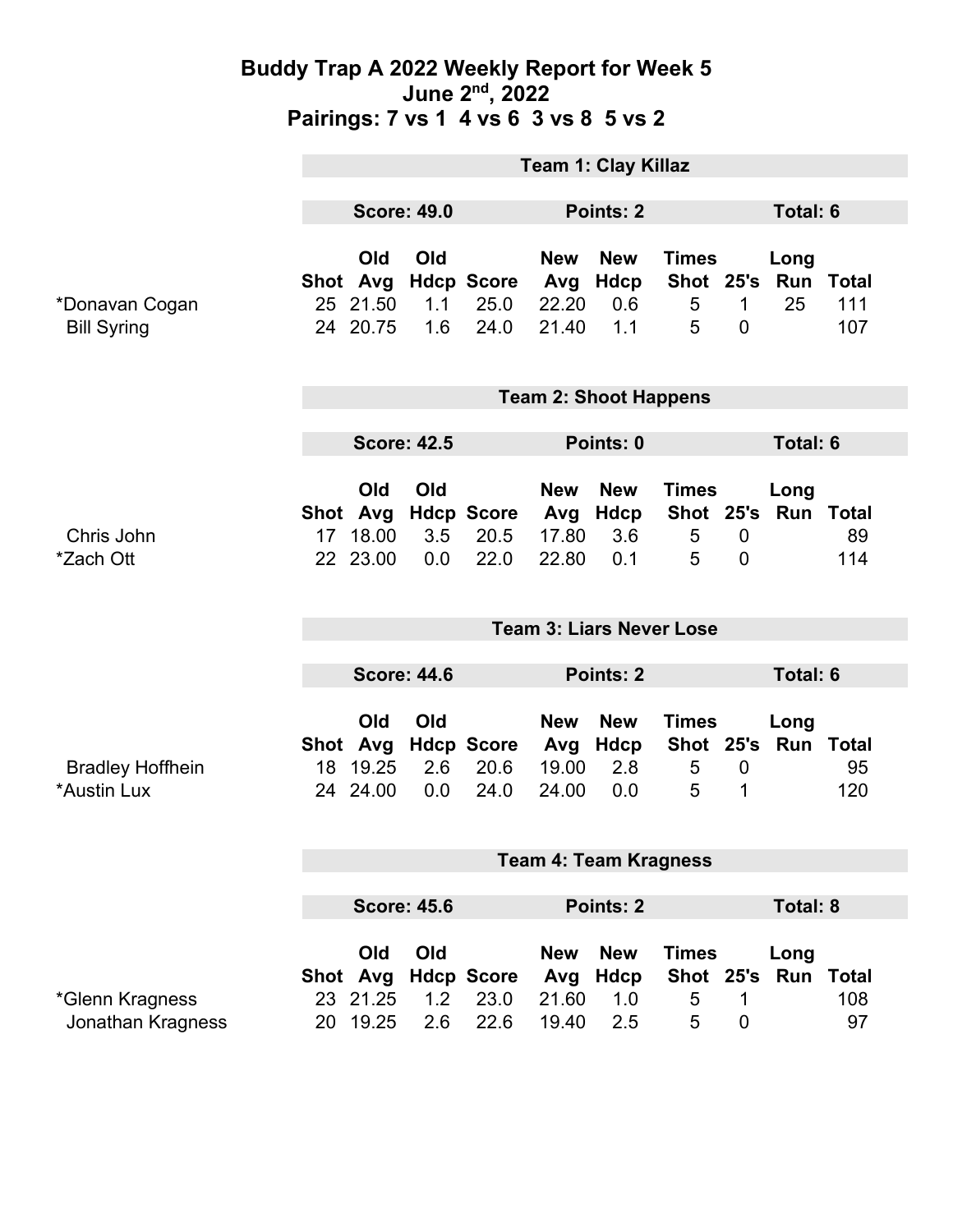|                                              | <b>Team 5: Sherfwoof LLC</b>    |                                         |                   |                                   |                                     |                                      |                                     |                            |                             |           |
|----------------------------------------------|---------------------------------|-----------------------------------------|-------------------|-----------------------------------|-------------------------------------|--------------------------------------|-------------------------------------|----------------------------|-----------------------------|-----------|
|                                              | <b>Score: 43.3</b>              |                                         |                   | Points: 2                         |                                     |                                      |                                     | Total: 5                   |                             |           |
| *Brandon Peterson<br><b>Natalie Peterson</b> |                                 | Old<br>Shot Avg<br>23 20.75<br>17 18.25 | Old<br>1.6<br>3.3 | <b>Hdcp Score</b><br>23.0<br>20.3 | <b>New</b><br>Avg<br>21.20<br>18.00 | <b>New</b><br>Hdcp<br>1.3<br>3.5     | <b>Times</b><br>Shot 25's<br>5<br>5 | $\mathbf 0$<br>$\mathbf 0$ | Long<br>Run Total           | 106<br>90 |
|                                              | <b>Team 6: Hidin from Biden</b> |                                         |                   |                                   |                                     |                                      |                                     |                            |                             |           |
|                                              | <b>Score: 30.0</b>              |                                         |                   |                                   | Points: 0                           |                                      |                                     | Total: 3                   |                             |           |
| Armando Lorenzi<br>*Dominic Lorenzi          |                                 | Old<br>Shot Avg<br>17.67<br>23.33       | Old<br>3.7<br>0.0 | <b>Hdcp Score</b>                 | <b>New</b><br>17.67<br>23.33        | <b>New</b><br>Avg Hdcp<br>3.7<br>0.0 | <b>Times</b><br>Shot 25's<br>3<br>3 | $\boldsymbol{0}$<br>1      | Long<br><b>Run Total</b>    | 53<br>70  |
|                                              | <b>Team 7: Double Taps</b>      |                                         |                   |                                   |                                     |                                      |                                     |                            |                             |           |
|                                              | <b>Score: 41.2</b>              |                                         |                   | Points: 0                         |                                     |                                      | Total: 6                            |                            |                             |           |
| Dan Meyer<br>*Justin Mrugala                 |                                 | Old<br>Shot Avg<br>23 24.50<br>14 17.00 | Old<br>0.0<br>4.2 | <b>Hdcp Score</b><br>23.0<br>18.2 | <b>New</b><br>Avg<br>24.20<br>16.40 | <b>New</b><br>Hdcp<br>0.0<br>4.6     | <b>Times</b><br>5<br>5              | 3<br>$\overline{0}$        | Long<br>Shot 25's Run Total | 121<br>82 |
|                                              | Team 8: League average          |                                         |                   |                                   |                                     |                                      |                                     |                            |                             |           |
|                                              | <b>Score: 42.3</b>              |                                         |                   | Points: 0                         |                                     |                                      |                                     | Total: 0                   |                             |           |
|                                              |                                 | Old                                     | Old               | Shot Avg Hdcp Score               | <b>New</b><br>Avg                   | <b>New</b><br>Hdcp                   | <b>Times</b><br>$\mathbf 0$         | $\mathbf 0$                | Long<br>Shot 25's Run Total | 0         |

Super Shooters: Donavan Cogan 25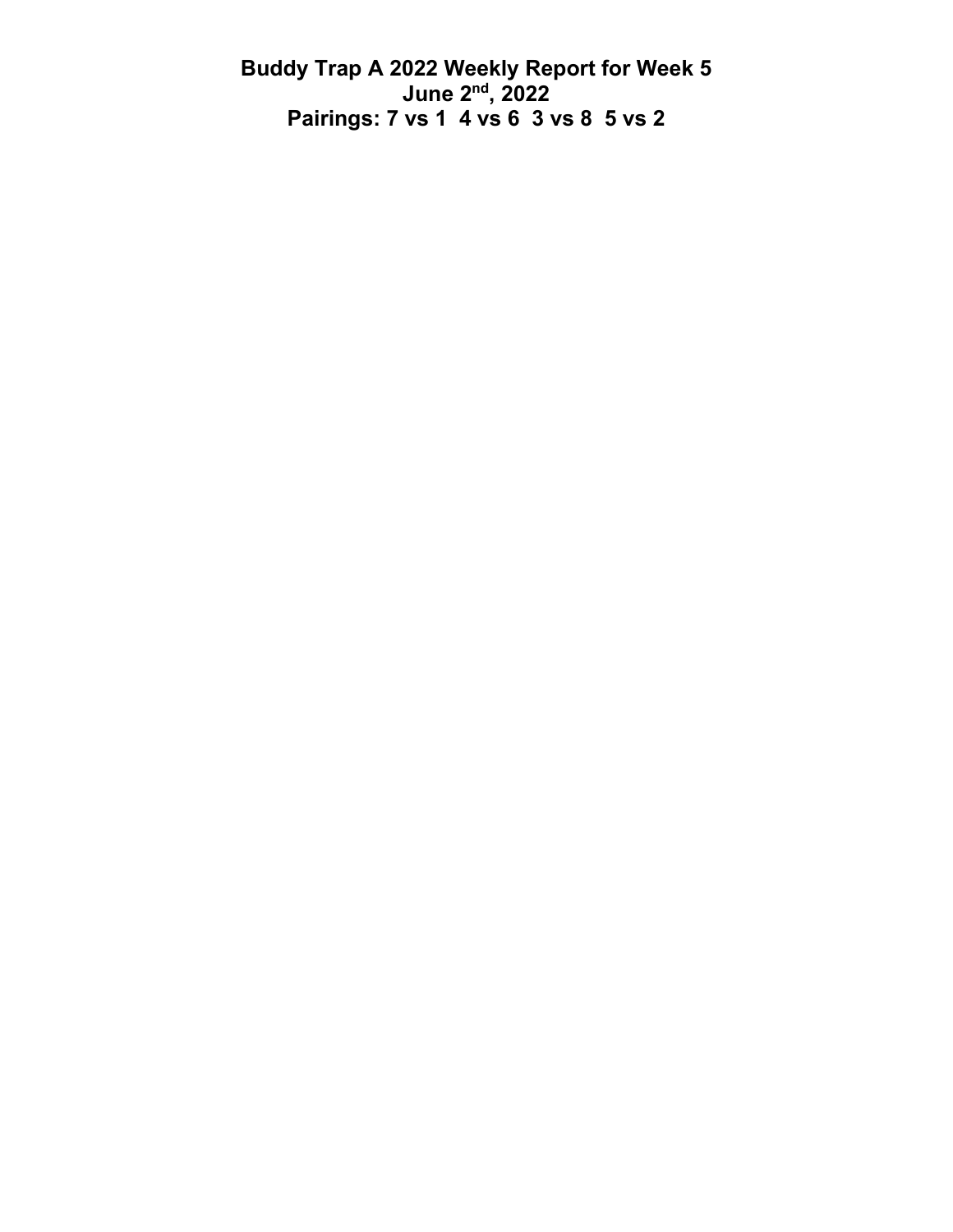# **Buddy Trap A 2022 Team Standings through week 5**

| Team 4 | <b>Team Kragness</b>    | 8.0 |
|--------|-------------------------|-----|
| Team 7 | <b>Double Taps</b>      | 6.0 |
| Team 3 | <b>Liars Never Lose</b> | 6.0 |
| Team 2 | <b>Shoot Happens</b>    | 6.0 |
| Team 1 | <b>Clay Killaz</b>      | 6.0 |
| Team 5 | <b>Sherfwoof LLC</b>    | 5.0 |
| Team 6 | <b>Hidin from Biden</b> | 3.0 |
| Team 8 | League average          | 0.0 |